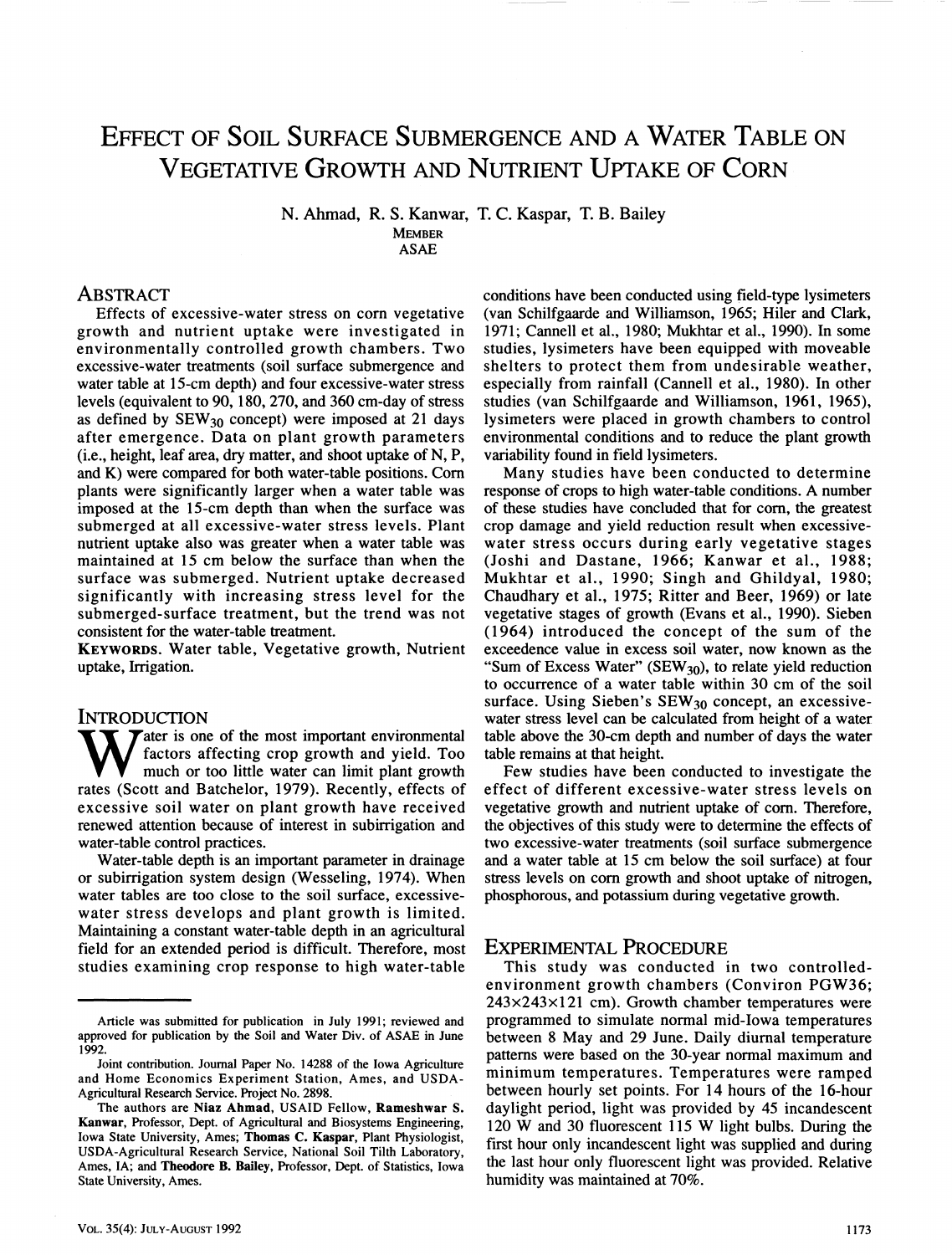**Eighteen plastic containers (40x65x81 cm) were utilized as lysimeters in the growth chambers. A floatcontrolled valve and water reservoir were used to maintain the water level in the lysimeters. Water level was changed by raising or lowering height of the water reservoir relative to the lysimeters. A plastic tube 0.30-m deep and 2.54-cm in diameter was installed in each lysimeter to measure internal water elevation.** 

**The soil used for this study was Nicollet loam soil from the Clarion-Nicollet-Webster Soil Association. Some of the physical properties of this soil are given in Table 1.** 

**Soil was removed from a field site in 0.20 m layers, to a depth of about 0.80 m. Soil layers were placed in the lysimeters in the same order as they existed at the field site. After each layer was added, the lysimeter was vibrated to settle the soil until the layer occupied approximately the same volume as it had in the field. After all four layers were placed in the lysimeters and settled, the lysimeters were filled with water from the bottom and then drained.** 

**This experiment included eight treatments plus a control. The control had a water table maintained at the 70-cm depth. The eight treatments consisted of two excessive-water treatments, submerged surface (3 cm of water ponded on the surface), and a water table at 15 cm below the soil surface, each at the same four excessivewater stress levels. The same level of excessive-water**  stress (Sieben's SEW<sub>30</sub> concept) was applied by **maintaining the two different excessive-water treatments for a different number of days. After the specified number of days, water was drained and a water table was maintained at the 70-cm depth for the rest of the**  experiment. Sieben (1964) used the SEW<sub>30</sub> concept to **quantify the stress due to excessive soil water conditions as:** 

$$
SEW_{30} = \sum_{i=1}^{N} (30 - WTD_i)
$$

**where WTD is the daily water table depth on day i, and N is the number of days. To calculate stress levels for this experiment, the submerged-surface treatment is assumed to**  have a water-table depth of 0 cm. SEW<sub>30</sub> values are **expressed in cm-day. Each of the four stress levels for surface submergence and 15-cm water table depth are shown in Table 2.** 

**The experimental design was a randomized complete block design with four replications. Only nine lysimeters** 

**TABLE 1. Particle-size distribution, gravel percentage, and sofl reaction of Nicollet loam soil (from Charkhabi, 1990)** 

| Horizon        | Depth<br>(cm)   | Sand<br>(%) | Fine<br>silt<br>$(\%)$ | Coarse<br>silt<br>(%) | Clay<br>(%) | Gravel<br>(%)    | pH.<br>$(\%)$ |
|----------------|-----------------|-------------|------------------------|-----------------------|-------------|------------------|---------------|
| Aр             | $0 - 15$        | 29.5        | 11.3                   | 33.0                  | 26.2        | 0.1              | 5.9           |
| A <sub>1</sub> | $15 - 25$       | 28.7        | 13.1                   | 32.1                  | 26.1        | 0.4              | 6.1           |
| A2             | $25 - 46$       | 31.5        | 17.2                   | 23.2                  | 28.1        | 0.2              | 6.6           |
| AB             | 46 - 56         | 34.4        | 10.8                   | 27.4                  | 27.4        | 1.1              | 7.0           |
| Bw             | $56 - 76$       | 38.6        | 9.2                    | 24.9                  | 27.3        | $2.2\phantom{0}$ | 7.1           |
| BC             | 76 - 86         | 31.0        | 11.8                   | 32.5                  | 24.7        | 1.9              | 7.2           |
| C1             | $86 - 102$      | 40.1        | 10.8                   | 26.8                  | 22.3        | 3.0              | 7.7           |
| C <sub>1</sub> | $102 - 117$     | 38.2        | 12.0                   | 30.2                  | 19.6        | 2.0              | 7.8           |
| C <sub>1</sub> | -135<br>$117 -$ | 39.2        | 11.8                   | 29.1                  | 19.9        | 2.2              | 8.0           |
| $\alpha$       | -160<br>$135 -$ | 38.6        | 12.6                   | 29.0                  | 19.8        | 1.5              | 8.1           |

| TABLE 2. Stress levels for water-table treatments                           |                                                            |                                                                |                                                                               |  |  |  |  |
|-----------------------------------------------------------------------------|------------------------------------------------------------|----------------------------------------------------------------|-------------------------------------------------------------------------------|--|--|--|--|
| Duration of<br><b>Stress Due to</b><br>Excessive<br>Water<br>$(\text{day})$ | Depth of<br><b>Water Table</b><br>Beneath the Soil<br>(cm) | Daily Stress<br>Levels<br>in SEW $_{30}$<br>Values<br>(cm-day) | <b>Total Stress</b><br>Level<br>in SEW $_{30}$<br><b>Values</b><br>$(cm-day)$ |  |  |  |  |
| Submerged-surface treatment                                                 |                                                            |                                                                |                                                                               |  |  |  |  |
| 3<br>6<br>9<br>12                                                           | 0<br>0<br>0<br>0                                           | 30<br>30<br>30<br>30                                           | 90<br>180<br>270<br>360                                                       |  |  |  |  |
|                                                                             | Water table at 15 cm below the soil surface                |                                                                |                                                                               |  |  |  |  |
| 6<br>12                                                                     | 15<br>15                                                   | 15<br>15                                                       | 90<br>180                                                                     |  |  |  |  |
| 18<br>24                                                                    | 15<br>15                                                   | 15<br>15                                                       | 270<br>360                                                                    |  |  |  |  |
|                                                                             |                                                            |                                                                |                                                                               |  |  |  |  |

**could be placed in each growth chamber at the same time. Lysimeters were arranged in the growth chambers so that each received similar light levels. The experimental treatments were repeated four times, twice in each of the two chambers. Each repetition or run was treated as a single replication and was considered to be a block in time for the statistical analysis.** 

**Four small seed furrows (3x3x8 cm) were made in each lysimeter about 10 cm from the walls and 20 cm apart. Sixteen com (Pioneer3 3751) seeds were planted in each lysimeter, four in each furrow. Seeds were covered with a potting mixture to obtain uniform germination and to avoid crusting. After germination, seedlings were thinned to six plants per lysimeter. Each time the experiment was repeated, each lysimeter received the equivalent of 200,60,**  and 60 kg ha<sup>-1</sup> of N, P, and K, respectively, during the **second week after planting. Fertilizers (8.42, 5.50, and 2.33 g of urea, superphosphate, and potassium chloride.** 



**Figure 1-Schematic diagram of the lysimeter (with water table maintenance facility) placed in the growth chamber.**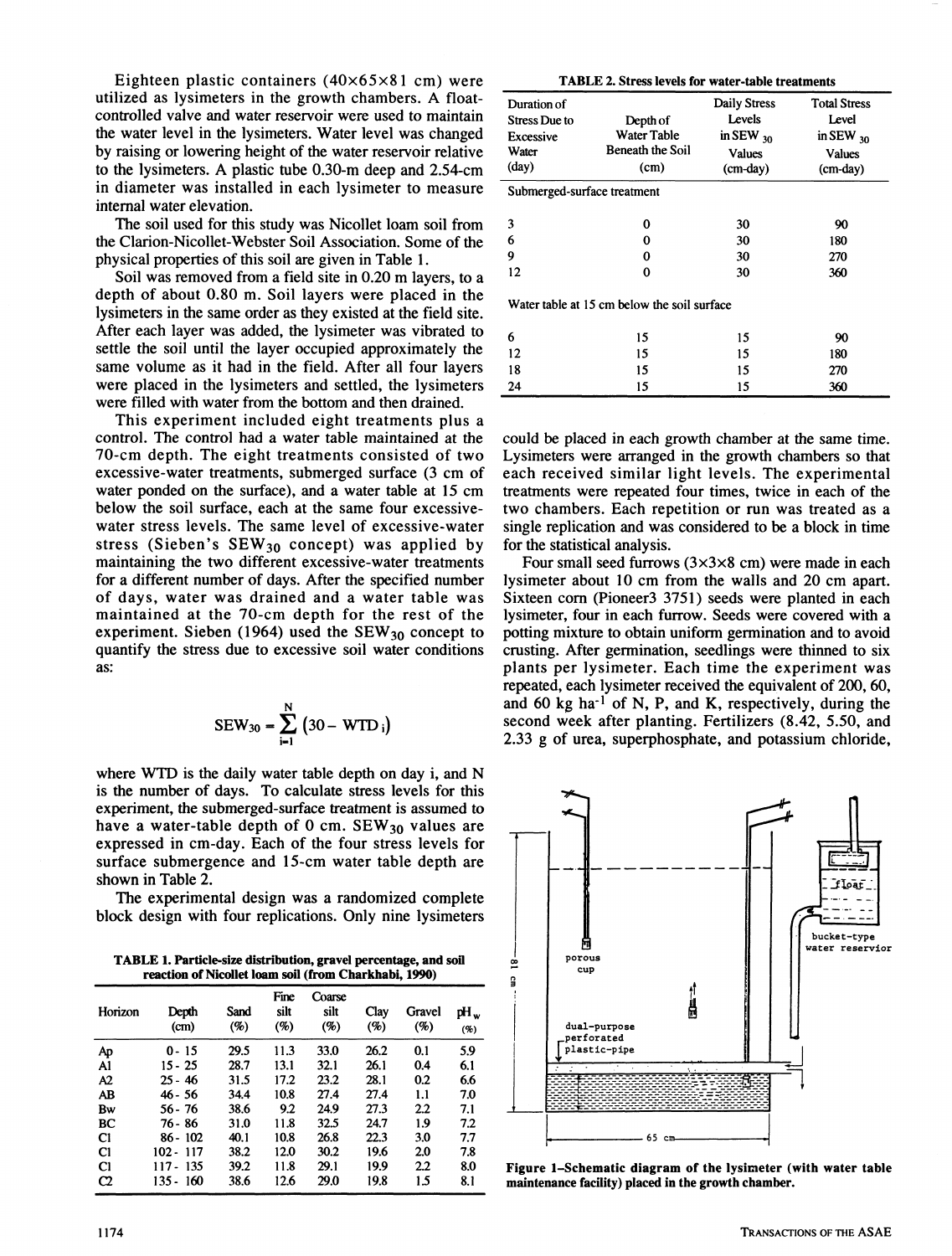respectively) were dissolved in 500 mL water and were applied uniformly to the soil surface.

Lysimeters were surface irrigated when excessive-water treatments were not in place. To determine a surface irrigation schedule, transpiration and evaporation from the lysimeters was measured during test runs using gravimetric soil samples. The irrigation schedule was devised to rewet the upper 30 cm of soil to field capacity whenever 50% depletion of available soil water occurred. The values for the field capacity (35%) and the wilting point (13%) on weight basis were obtained from field samples.

Excessive-water treatments were imposed at 26 days after planting (approximately sixth leaf stage of com and 21 days after emergence). On the same day, two plants out of six were randomly selected and harvested for dry matter and leaf area measurements (data not reported). Average plant height of the four remaining plants was also determined by measuring distance from the soil surface to the tip of the tallest extended leaf. After the initial measurement, plant height was measured every third day for the next twelve days and then every six days for the remainder of the experiment. Plants were harvested at 53 days after planting when plants in control lysimeters began touching the lights in the growth chamber (approximately eleventh leaf stage). Leaves of each plant were removed from the stem to measure leaf area using a leaf-area meter. Then both stem and leaves were put into a paper bag and dried at 60® C until constant weight was achieved for shoot dry matter. Shoot tissue was analyzed for N (Bremner and Mulvaney, 1982), P, and K content (Issac and Kerber, 1971). All plant data is reported on a per plant basis and was averaged over the four plants within a lysimeter before statistical analysis. Means reported in figures are the averages of four replications.

## RESULTS AND DISCUSSION SHOOT **DRY** MATTER **YIELD**

Figure 2 shows the effect of excessive-water stress on shoot dry matter. Both submergence and 15-cm water-table depth had a significant effect on dry matter production. The submerged-surface treatment, however, caused greater reductions in shoot dry matter than did the water-table treatment. For example, at a stress level of 360-cm day, shoot dry matter of plants with the water table at the 15-cm depth was three times as great as that of plants with the submerged surface. When the surface was submerged.

shoot dry matter decreased significantly with each increase in stress level up to the 270-cm-day stress level (nine days of submergence). Increasing stress from the 270-cm-day level to 360-cm-day level (12 days of submergence) did not cause an additional decrease in dry matter. Other researchers have observed similar growth reductions with surface submergence (Bhan, 1977; Joshi and Dastane, 1966; Mason et al., 1987; Oosterhuis et al., 1990). When the water table was at 15 cm below the surface, shoot dry matter decreased as stress level increased up to 180-cm-day level (12 days), but did not decrease significantly as stress levels were further increased.

To analyze the effect of excessive-water stress levels on the shoot dry matter of corn, regression models were developed for both excessive-water treatments (Table 3). Corn shoot dry matter decreased linearly with the increasing stress levels for both treatments, but the slopes were significantly different. This indicates that corn shoot growth of the submerged-surface treatment decreased more with each increase in stress level than did the growth of plants with the water-table treatment.

#### LEAF AREA

The first noticeable effect of excessive-water stress on com plants was a change in leaf color from light green to purple. This color change was greater for older leaves than for younger leaves. Additionally, at high excessive-water stress levels, leaf tips turned brown, especially for the submerged-surface treatment. Both excessive-water treatments reduced com leaf area at the lowest stress level (90 cm-day, fig. 3). Reductions in leaf size, both length and width, rather than leaf number, accounted for the reductions in plant leaf area. An increase in the stress level from 90 to 180 cm-day (6 to 12 days) caused an additional reduction in leaf area for the water-table treatment, but increases in stress level above 180 cm-day did not further reduce leaf area. Conversely, for the submerged-surface treatment, each increase in stress level resulted in a further reduction in leaf area.

The greater response of the submerged-surface treatment resulted in a greater slope for the regression of leaf area on stress level as compared with the regression slope for the water-table treatment (Table 3). Truman et al. (1966) found that water tables affected leaf area of sweet com and observed that leaf area was correlated with plant dry weight at harvest. If unstressed plants are available for



**Figure 2-Shoot dry matter as affected by excessive-water stress levels.** 

TABLE 3. Relationship between SEW<sub>30</sub> values and **corn shoot dry matter and leaf area** 

| <b>Water Table</b><br>Position<br>(cm) | Variable   | Type of<br><b>Statistical</b><br>Model | Regression<br>Equation       | N | $R^2$ |
|----------------------------------------|------------|----------------------------------------|------------------------------|---|-------|
| At the surface                         | Dry matter | Linear                                 | $DM = 42.15 - 0.018$ ×       | 4 | 0.72  |
| 15 cm below<br>the surface             |            | Linear                                 | $DM = 38.53 - 0.083$ ×       | 4 | 0.96  |
| At the surface                         | Leaf area  | Linear                                 | $LA = 5299.34 - 2.89 \times$ | 4 | 0.79  |
| 15 cm below<br>the surface             |            | Linear                                 | LA = $5327.56 - 9.48$ ×      | 4 | 0.98  |

 $X = \text{SEW}_{30}$  values

 $DM =$  shoot dry matter

 $LA$  = Leaf area